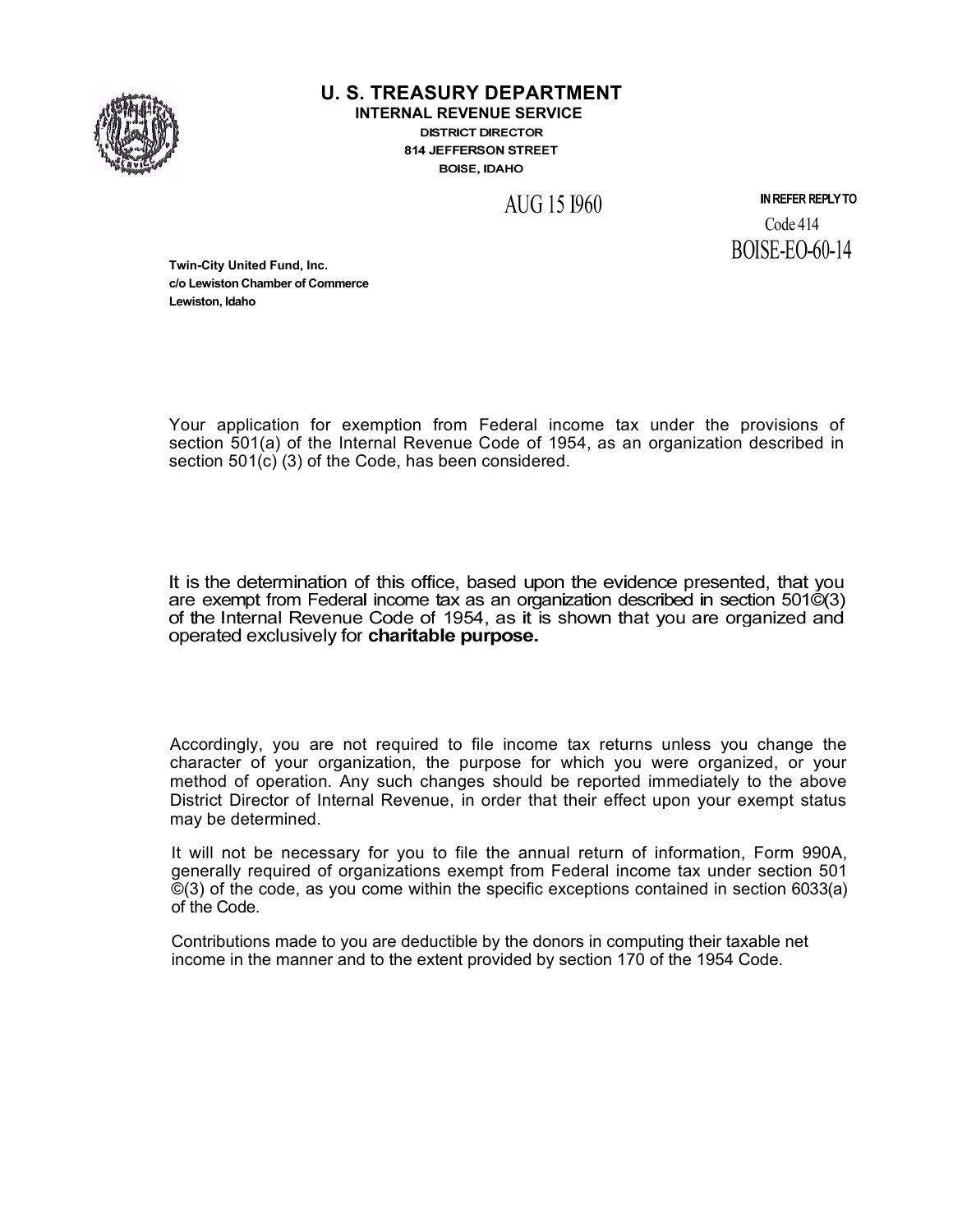Bequests, legacies, devices, or transfers, to or for your use are deductible in computing the value of the net estate of a decedent for estate tax purposes in the manner and to the extent provided sections 2055 and 2106 of the Intermit Revenue Code of 1954.

Gifts of property to you are deductible in computing net gifts for gift tax purposes in the manner and to the extent provided by section 2522 of the Internal Revenue Code of 1954.

No liability is incurred by you for the taxes impaired under the Federal Insurance Contributions Act (social security taxes) unless you have filed a waiver of exemption certificate in accordance with the applicable provisions of such Act. In the event you desire social security coverage for your employees but have not filed a waiver certificate you should take the matter up with this office. Tax liability is not incurred by you under the Federal Unemployment Tax Act by virtue of section 3306(c)(8) of such Act.

Your attention is called to the provisions of section 501©(3) of the Internal Revenue Code of 1954 under which your exemption will be revoked if any substantial part of your activities consists of carrying on propaganda, or otherwise attempting, to influence legislation, or if you participate in, or intervene in (including the publishing or distributing of statements), any political campaigns on behalf of any candidate for public office.

It is important that any change in your mailing address be reported at once to the above District Director of Internal Revenue, attention: Chief, Collection Division.

Your tax-exempt status will be jeopardized if, after this date you make contributions to organizations which have not established an appropriate exempt status.

Very truly yours*,*

Elmer R. Hall Chief, Audit Division